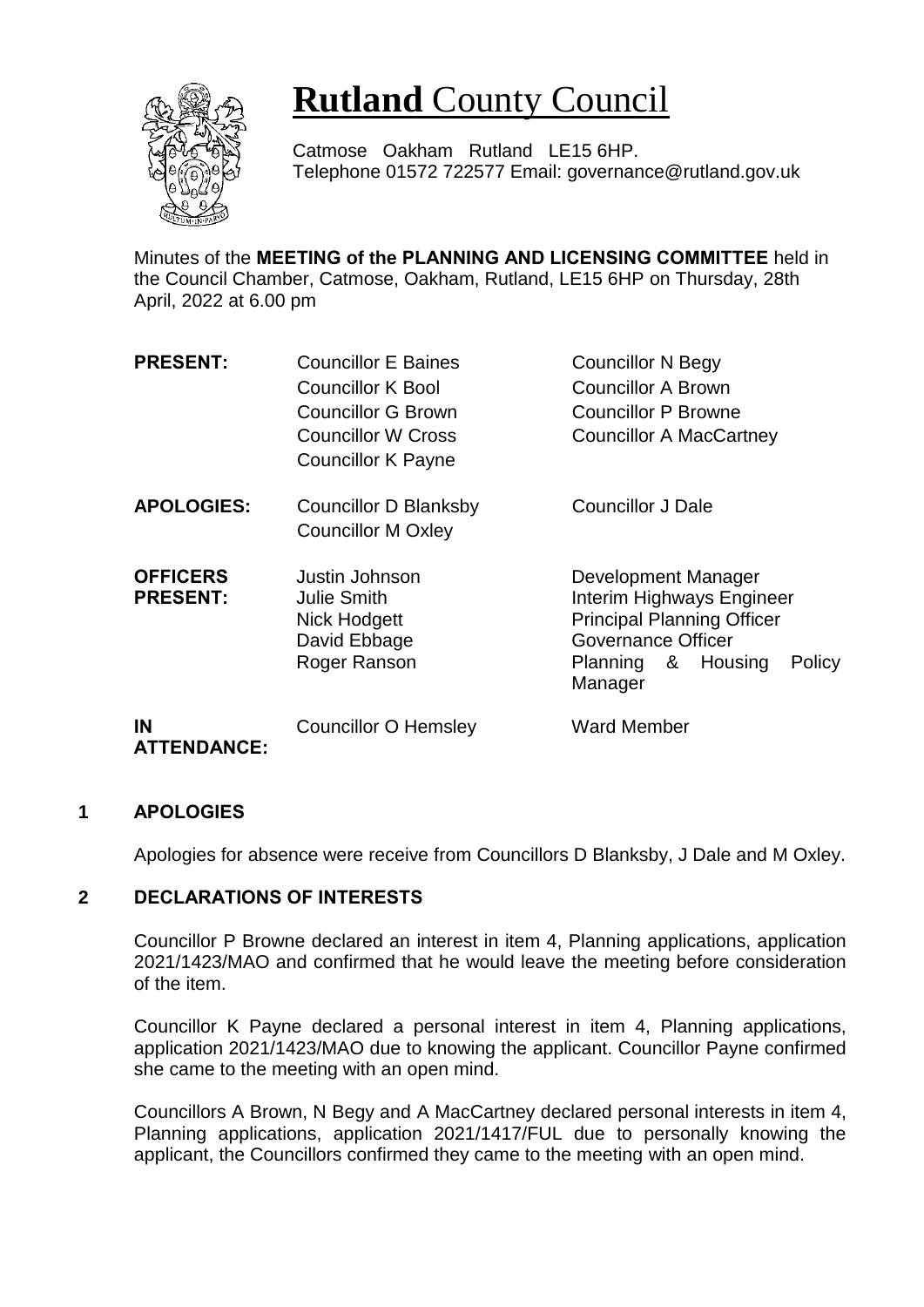## **3 PETITIONS, DEPUTATIONS AND QUESTIONS**

In accordance with the Rutland County Council Planning and Licensing Speaking Scheme, the following deputations were received on item 3, Planning Applications:

In relation to application 2021/1417/FUL, Brian Mullin addressed the Committee as the agent on behalf of the applicant.

### **4 PLANNING APPLICATIONS**

Report No. 83/2022 was received from the Strategic Director for Places.

Item 1 – 2021/1339/FUL - Vine Farm, Back Lane, Morcott, Rutland, LE15 9DG. Demolition of existing barn and erection of 2 no. new dwellings.

(Ward: Braunston and Martinsthorpe, Parish: Morcott)

Nick Hodgett, Principal Planning Officer, presented the application and gave an executive summary, recommending approval subject to the conditions in the report and addendum.

Members broadly spoke in support of the application as an improvement on the exiting site although several concerns were raised during the debate regarding provision of bat lighting in line with similar development in rural areas, and Members wished for assurance that the materials used in the development's walls and roofs would be in keeping with the conservation area. In response the Principal Planning Officer set out that the proposed fifth condition would address concerns on the construction materials and a further condition regarding bat lighting could be agreed.

It was moved by Councillor G Brown that the application be approved subject to the conditions in the report and addendum, and that concerns regarding bat lighting and the materials used in the construction of the development's walls and roofing be addressed with further conditions.

This was seconded and upon being put to the vote, with eight votes in favour and one against, the motion was carried.

#### **RESOLVED**

That the application 2021/1339/FUL be **APPROVED** subject to the conditions in the report and addendum, and that:

- 1) Provision be made at the site for bat lighting through a further condition.
- 2) That the Committee's comments with regard to the importance of all materials used being in keeping with the conservation area be taken into account in the implementation of the fifth condition of the officers report.

The full list of conditions can be found on the planning application page of the Council's website:

[https://www.rutland.gov.uk/my-services/planning-and-building-control/planning/view](https://www.rutland.gov.uk/my-services/planning-and-building-control/planning/view-planningapplications-and-decisions/)[planningapplications-and-decisions/](https://www.rutland.gov.uk/my-services/planning-and-building-control/planning/view-planningapplications-and-decisions/)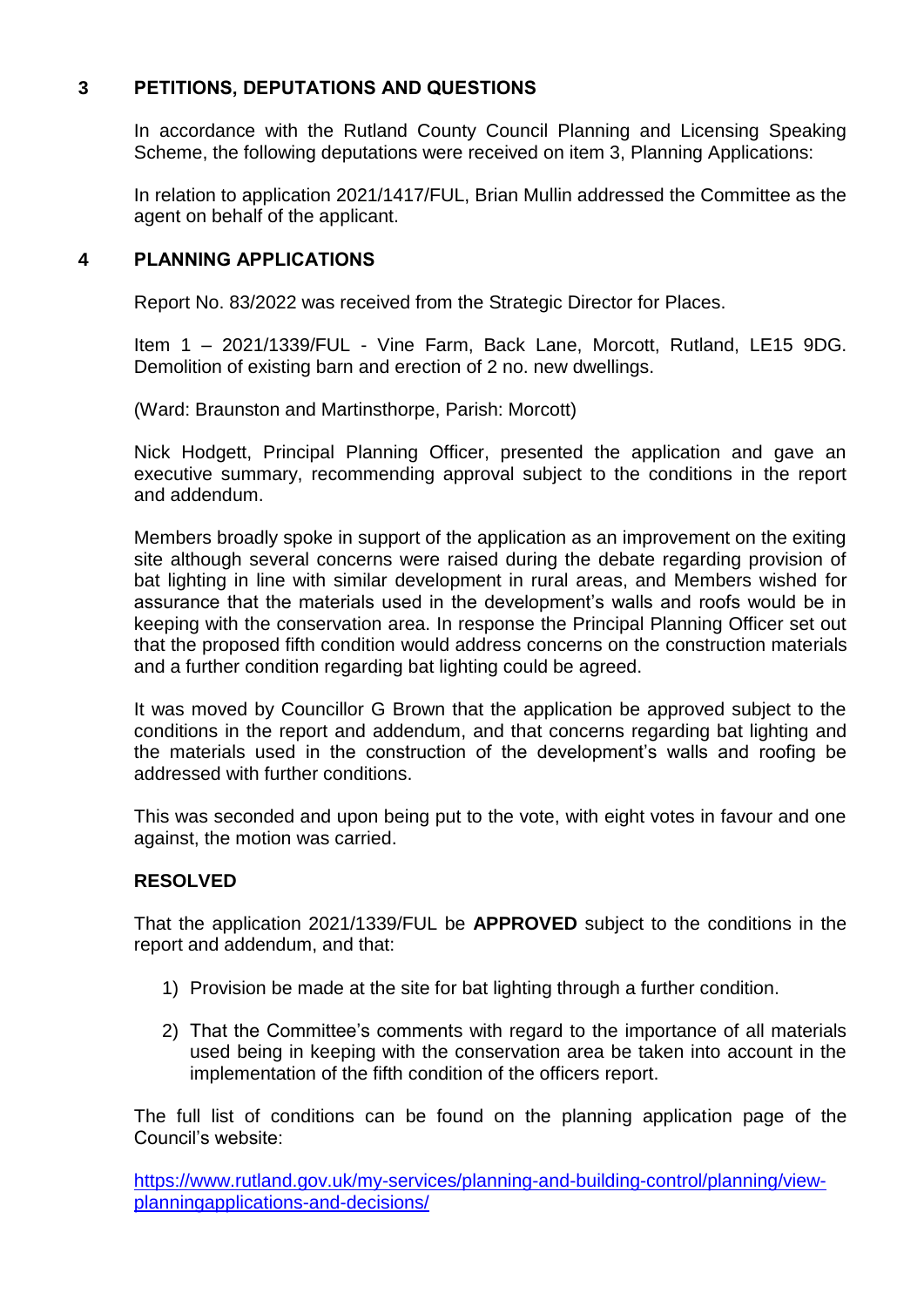---o0o---

Item 2 – 2021/1373/FUL - Vine Farm, Back Lane, Morcott, Rutland, LE15 9DG. Demolition of existing barn and erection of one new 2 bedroom single storey dwelling.

(Ward: Braunston and Martinsthorpe, Parish: Morcott)

Nick Hodgett, Principal Planning Officer, presented the application and gave an executive summary, recommending approval subject to the conditions in the report and addendum.

During debate regret was expressed over the loss of the agricultural nature of the site as a result of the development. However, it was also noted that on occasion villages were happy to lose farm buildings from their immediate vicinity and this application was considered to improve the area.

It was moved by Councillor W Cross that the application be approved subject to the conditions in the report and addendum, and the additional proposals for the previous application also be applied.

This was seconded and upon being put to the vote, with nine votes in favour, the motion was unanimously carried.

#### **RESOLVED**

That application 2021/1373/FUL be **APPROVED** subject to the conditions in the report and addendum, and that:

- 1) Provision be made at the site for bat lighting through a further condition.
- 2) That the Committee's comments with regard to the importance of all materials used being in keeping with the conservation area be taken into account in the implementation of the fifth condition of the officers report.

The full list of conditions can be found on the planning application page of the Council's website:

[https://www.rutland.gov.uk/my-services/planning-and-building-control/planning/view](https://www.rutland.gov.uk/my-services/planning-and-building-control/planning/view-planningapplications-and-decisions/)[planningapplications-and-decisions/](https://www.rutland.gov.uk/my-services/planning-and-building-control/planning/view-planningapplications-and-decisions/)

---o0o--- Councillor P Browne left the meeting at this point having declared an interest in an upcoming item and did not return.

---o0o---

---o0o--- The Chair reconvened the meeting at 19:00 ---o0o---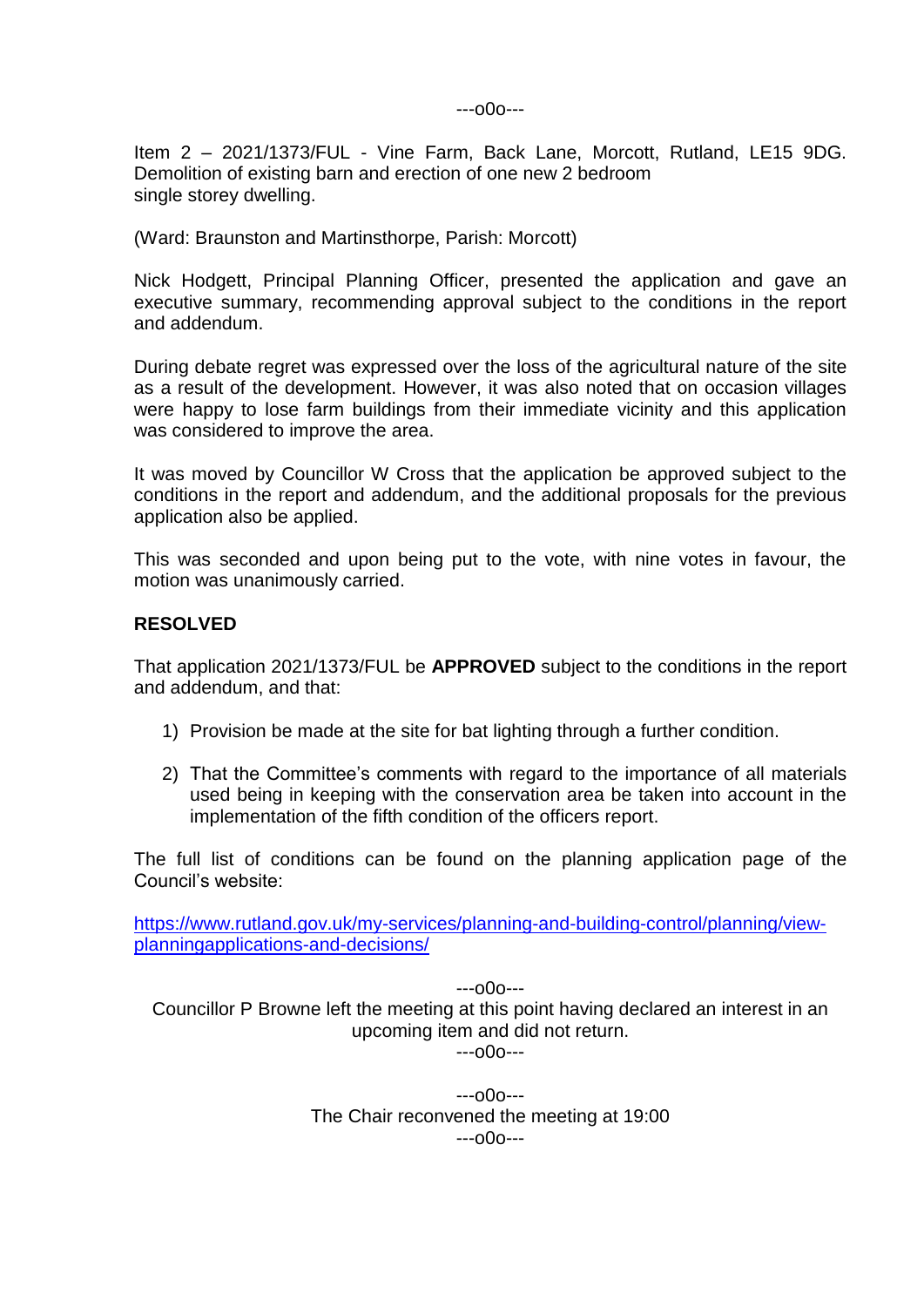Item 3 - 2021/1423/MAO - Land On The North Side Of, Cold Overton Road, Langham, Rutland. Erection of up to 50 no. dwellings with associated access, highways, open space and drainage infrastructure (all matters reserved except access).

(Ward: Langham, Parish: Langham)

Nick Hodgett, Principal Planning Officer, presented the application and set out to Members that since the previous consideration where the application had been refused, a Pre-Action Protocol letter had been issued challenging the decision and had led to the matter being referred back to the Committee, an executive summary was given recommending approval subject to the conditions in the report and addendum.

Roger Ranson, Planning Policy Manager, addressed the Committee and confirmed the policy position in respect of the emerging Langham Neighbourhood Plan and that limited weight could be applied to it. Prior to debate it was confirmed that the Committee was being asked to re-consider the application with all the correct information before them but were not being solely asked to re-consider the previously agreed reasons for refusal.

It was clarified during the debate that as the application had been brought back to the Committee as a part-heard application it had not been permitted for the Ward Member or the other deputees to re-address the Committee.

Notwithstanding the previous approval for an adjacent site, concerns were expressed by other Members regarding the sustainability of the development in Langham for a further 50 dwellings given the greater impact this would have on local services such as health and education to the adjacent site's 18 dwellings. Concern was also expressed regarding the precedent for future applications if approval was given for the application of the basis if approval for an adjacent site.

Other Members felt that limited weight could be applied to the emerging Langham Neighbourhood Plan given the clarification on the plan provided to the Committee, and it was therefore difficult to justify a decision other than the officer's recommendation to approve. It was highlighted that a key factor in the limited weight that the Neighbourhood Plan could be given under the National Planning Policy Framework was the extent to which there may still be outstanding objections to be resolved in the next stages of the process.

It was noted that the applicant had expressed willingness to agree an extension beyond the proposed 10 metres to the proposed buffer zone between the north of the site and neighbouring Ranksborough mobile homes to address concerns raised by local residents.

It was moved by Councillor G Brown that the application be approved subject to the conditions in the report and addendum, with the incorporation of an expanded buffer zone as a further condition to be negotiated and agreed with the applicant.

This was seconded and upon being put to the vote, with four votes in favour and three against, the motion was carried.

#### **RESOLVED**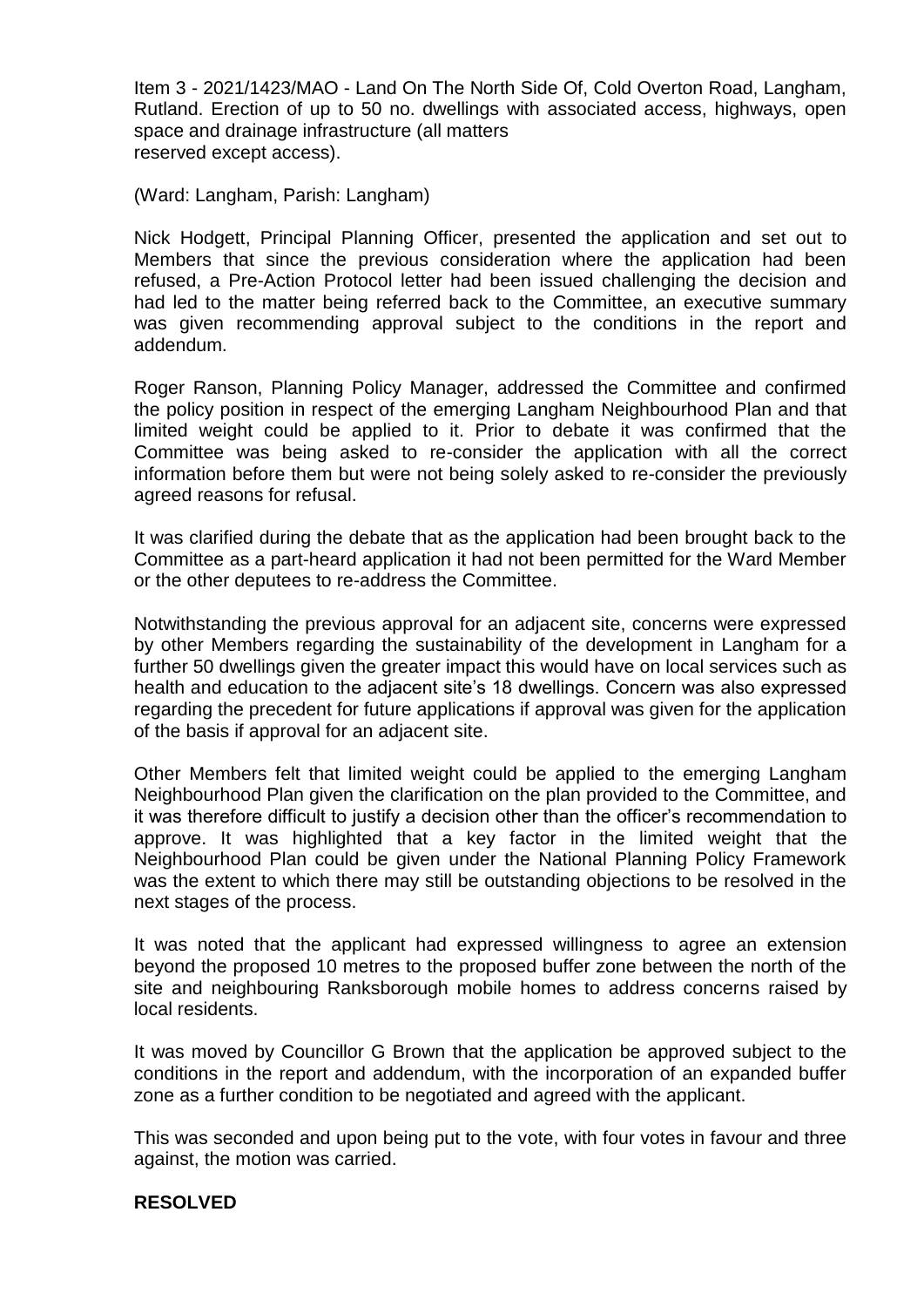That application 2021/1423/MAO be **APPROVED** subject to the conditions in the report and addendum, and the incorporation of an expanded buffer zone as a further condition to be agreed with the applicant.

The full list of conditions can be found on the planning application page of the Council's website:

[https://www.rutland.gov.uk/my-services/planning-and-building-control/planning/view](https://www.rutland.gov.uk/my-services/planning-and-building-control/planning/view-planningapplications-and-decisions/)[planningapplications-and-decisions/](https://www.rutland.gov.uk/my-services/planning-and-building-control/planning/view-planningapplications-and-decisions/)

> ---o0o--- Councillor A MacCartney re-joined the Committee at this point ---o0o---

Item 4 – 2021/1417/FUL - Clonmel Farm, Cold Overton Road, Langham Rutland. Retrospective planning application for construction of an agriculture building and solar panels.

(Ward: Langham, Parish: Langham)

Justin Johnson, Development Manager, addressed the Committee and gave an executive summary of the application, recommending refusal for the reasons set out in the report.

Prior to the debate the Committee received a deputation from Brian Mullin, the agent for the application, the Committee also had the opportunity to ask questions of this speaker.

Several Members spoke in support of the application and the Development Manager, suggested a number of other informatives to the applicant and conditions should the application be approved besides those suggested in the addendum, including removal of all permitted development rights at the site, to minimise storage outside the proposed building. Other Members set out concerns regarding the lack of essential need for the proposed application, the ongoing enforcement action the potential for precedent for similar sites.

It was moved by Councillor A MacCartney that the application be approved subject to the informatives and conditions suggested by the Development Manager in the debate and addendum report. And an additional condition that the proposed solar panels be placed on the roof of the proposed building. This was seconded and upon being put to the vote, with three votes in favour and five against, the motion was defeated.

It was then moved by Councillor E Baines that the application be refused in line with officer recommendations. This was seconded and upon being put to the vote, with five votes in favour and three against, the motion was carried.

#### **RESOLVED**

That application 2021/1417/FUL be **REFUSED** for the reasons set out in the officers report.